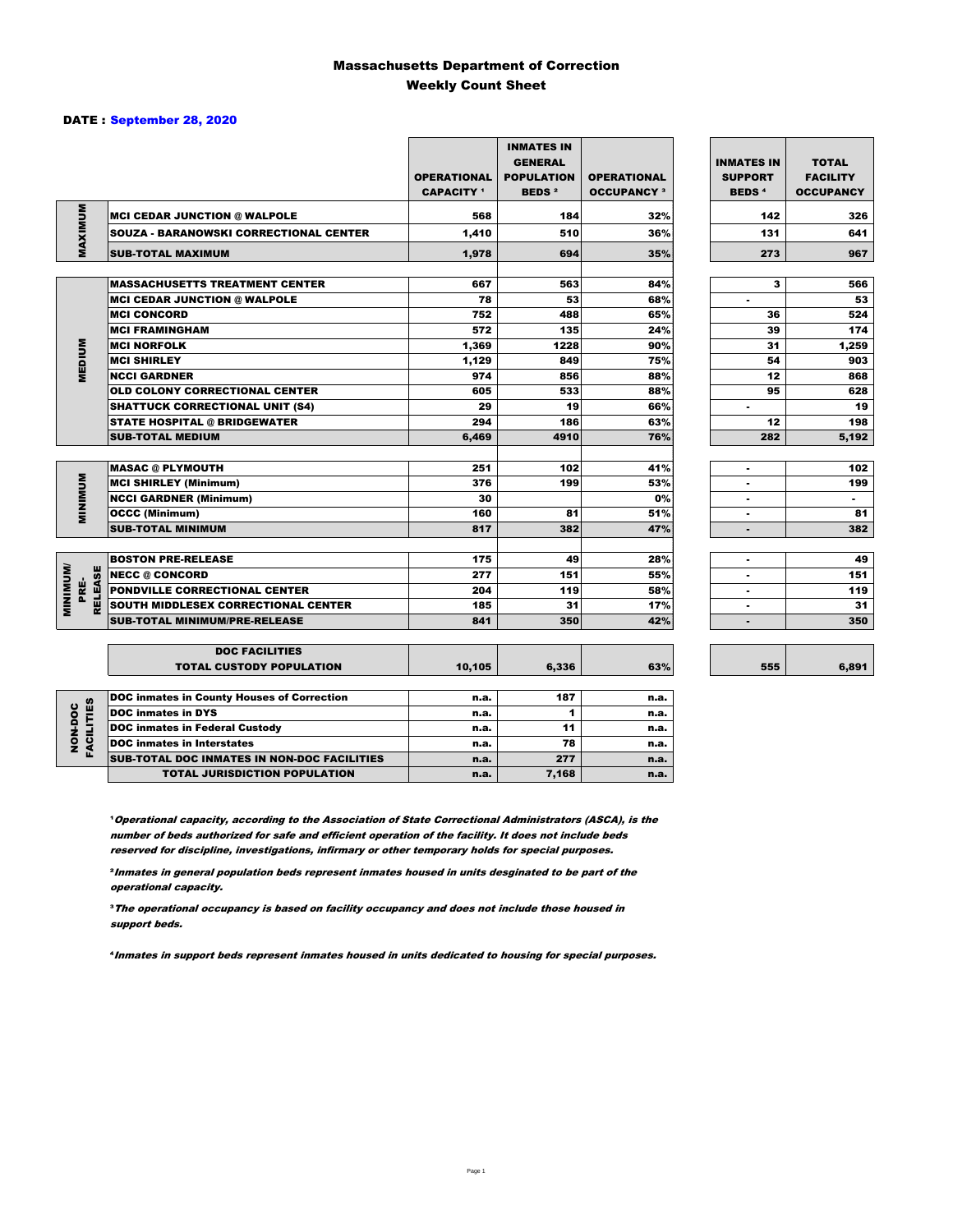### Massachusetts Department of Correction Weekly Count Sheet

| <b>CORRECTIONAL FACILITIES</b>      | <b>TREATMENT</b> | <b>FACILITY</b>  |
|-------------------------------------|------------------|------------------|
| <b>HOSPITAL MISSION</b>             | <b>BEDS</b>      | <b>OCCUPANCY</b> |
| <b>ISHATTUCK CORRECTIONAL UNIT</b>  | 29               | 19               |
| <b>STATE HOSPITAL @ BRIDGEWATER</b> | 372              | 186              |
| <b>TOTAL</b>                        | 401              | 205              |

| <b>DOC INMATES IN COUNTY FACILITIES</b>                        | <b>FACILITY</b>  |
|----------------------------------------------------------------|------------------|
|                                                                | <b>OCCUPANCY</b> |
| <b>BARNSTABLE COUNTY</b>                                       |                  |
| <b>BERKSHIRE COUNTY</b>                                        | $\mathbf{z}$     |
| <b>BRISTOL COUNTY</b>                                          |                  |
| <b>DUKES COUNTY</b>                                            |                  |
| <b>ESSEX COUNTY</b>                                            | 1                |
| <b>FRANKLIN COUNTY</b>                                         | 11               |
| <b>HAMPDEN COUNTY*</b>                                         | 142              |
| <b>HAMPSHIRE COUNTY</b>                                        | 7                |
| <b>MIDDLESEX COUNTY</b>                                        |                  |
| <b>NORFOLK COUNTY</b>                                          |                  |
| <b>PLYMOUTH COUNTY</b>                                         | 24               |
| <b>SUFFOLK COUNTY</b>                                          |                  |
| <b>WORCESTER COUNTY</b>                                        | ٠                |
| <b>TOTAL</b>                                                   | 187              |
| *Note* Hampden County has 93 Section 35 inmates (Stoney Brook) |                  |
| <b>DOC INMATES IN OTHER FACILITIES</b>                         | <b>FACILITY</b>  |
|                                                                | <b>OCCUPANCY</b> |
| <b>FEDERAL BUREAU OF PRISONS</b>                               | 11               |
| <b>DYS</b>                                                     | 1                |
| <b>INTERSTATES</b>                                             | 78               |
| <b>TOTAL</b>                                                   | 90               |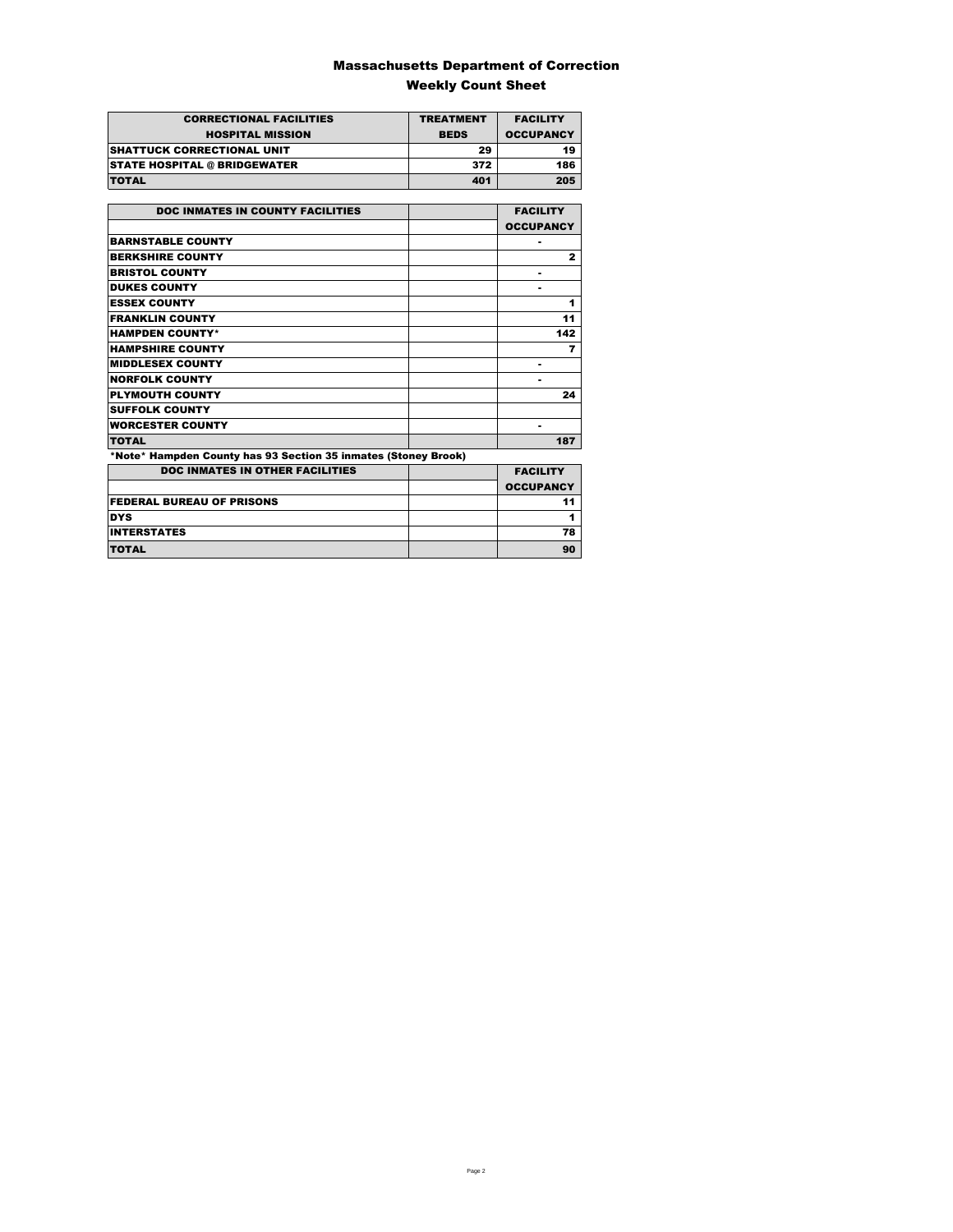#### **09/28/20**

| <b>COUNTY</b>                           | <b>SECURITY LEVEL</b>                 |                               |                                 |                              |                              |                               |                                        |                               |                                     |                  | <b>TOTAL</b>                  |                                                       |
|-----------------------------------------|---------------------------------------|-------------------------------|---------------------------------|------------------------------|------------------------------|-------------------------------|----------------------------------------|-------------------------------|-------------------------------------|------------------|-------------------------------|-------------------------------------------------------|
| <b>BARNSTABLE</b>                       | <b>TYPE</b>                           |                               | <b>MAXIMUM</b>                  | <b>MEDIUM</b>                |                              |                               | <b>MINIMUM</b>                         |                               | <b>PRE-RELEASE</b>                  |                  | <b>TOTAL</b>                  |                                                       |
|                                         |                                       | <b>MALE</b>                   | <b>FEMALE</b>                   | <b>MALE</b>                  | <b>FEMALE</b>                | <b>MALE</b>                   | <b>FEMALE</b>                          | <b>MALE</b>                   | <b>FEMALE</b>                       | <b>MALE</b>      | <b>FEMALE</b>                 | <b>FACILITY</b>                                       |
|                                         | <b>COUNTY</b>                         | $\mathbf 0$                   | $\mathbf{0}$                    | 68                           | 5                            | $\mathbf{0}$                  | 0                                      | $\mathbf{0}$                  | $\overline{0}$                      | 68               | 5                             | 73                                                    |
| <b>HOUSE OF</b>                         | <b>STATE</b>                          | $\mathbf 0$                   | $\mathbf{0}$                    | 0                            | 0                            | $\mathbf{0}$                  | 0                                      | $\mathbf{0}$                  | $\overline{0}$                      | 0                | 0                             | 0                                                     |
| <b>CORRECTION</b>                       | <b>FEDERAL</b>                        | $\Omega$                      | 0                               | 0                            | $\mathbf 0$                  | 0                             | $\overline{0}$                         | $\Omega$                      | 0                                   | $\mathbf 0$      | 0                             | $\mathbf 0$                                           |
|                                         | <b>TOTAL</b><br><b>COUNTY</b>         | $\overline{0}$<br>$\mathbf 0$ | $\mathbf{0}$<br>$\mathbf 0$     | 68<br>103                    | 5<br>5                       | $\mathbf{0}$<br>$\mathbf{0}$  | $\mathbf 0$<br>$\mathbf 0$             | $\overline{0}$<br>$\mathbf 0$ | $\overline{0}$<br>$\mathbf 0$       | 68<br>103        | $5\phantom{.0}$<br>5          | 73<br>108                                             |
| JAIL                                    | <b>OTHER COUNTY</b>                   | $\overline{0}$                | $\mathbf 0$                     | 0                            | $\mathbf 0$                  | $\Omega$                      | $\overline{0}$                         | $\Omega$                      | $\overline{0}$                      | 0                | 0                             | $\pmb{0}$                                             |
|                                         | FEDERAL                               | $\mathbf 0$                   | $\mathbf{0}$                    | 0                            | $\mathbf 0$                  | $\mathbf{0}$                  | 0                                      | $\mathbf{0}$                  | 0                                   | 0                | $\mathbf 0$                   | $\mathbf 0$                                           |
|                                         | <b>TOTAL</b>                          | $\overline{0}$                | $\mathbf{0}$                    | 103                          | 5                            | $\Omega$                      | $\overline{0}$                         | $\Omega$                      | $\mathbf 0$                         | 103              | 5                             | 108                                                   |
|                                         | <b>FACILITY TOTAL</b>                 | $\bf{0}$                      | $\bf{0}$                        | 171                          | 10                           | 0                             | 0                                      | 0                             | $\mathbf 0$                         | 171              | 10                            | 181                                                   |
|                                         |                                       |                               |                                 |                              |                              |                               |                                        |                               |                                     |                  |                               |                                                       |
| <b>BERKSHIRE</b>                        | <b>TYPE</b>                           | <b>MALE</b>                   | <b>MAXIMUM</b><br><b>FEMALE</b> | <b>MEDIUM</b><br><b>MALE</b> | <b>FEMALE</b>                | <b>MALE</b>                   | <b>MINIMUM</b><br><b>FEMALE</b>        | <b>MALE</b>                   | <b>PRE-RELEASE</b><br><b>FEMALE</b> | <b>MALE</b>      | <b>TOTAL</b><br><b>FEMALE</b> | <b>FACILITY</b>                                       |
|                                         | <b>COUNTY</b>                         | $\mathbf 0$                   | $\mathbf 0$                     | 44                           | 0                            | $\mathbf{0}$                  | 0                                      | $\mathbf 0$                   | $\mathbf{0}$                        | 44               | 0                             | 44                                                    |
| <b>HOUSE OF</b>                         | <b>STATE</b>                          | $\mathbf 0$                   | $\mathbf 0$                     | $\overline{2}$               | $\pmb{0}$                    | $\mathbf{0}$                  | $\mathbf 0$                            | $\mathbf{0}$                  | $\mathbf 0$                         | $\overline{2}$   | $\mathbf{0}$                  | $\overline{\mathbf{c}}$                               |
| <b>CORRECTION</b>                       | <b>FEDERAL</b>                        | $\mathbf{0}$                  | $\mathbf 0$                     | $\Omega$                     | $\mathbf 0$                  | $\mathbf{0}$                  | $\overline{0}$                         | $\mathbf{0}$                  | $\overline{0}$                      | $\mathbf 0$      | $\mathbf{0}$                  | $\mathbf 0$                                           |
|                                         | <b>TOTAL</b>                          | $\overline{0}$                | $\Omega$                        | 46                           | $\overline{0}$               | $\mathbf 0$                   | $\mathbf 0$                            | $\mathbf{0}$                  | $\overline{0}$                      | 46               | $\overline{0}$                | 46                                                    |
|                                         | <b>COUNTY</b>                         | $\overline{0}$                | $\mathbf 0$                     | 99                           | $\mathbf 0$                  | $\mathbf 0$                   | $\overline{0}$                         | $\Omega$                      | $\overline{0}$                      | 99               | $\mathbf 0$                   | 99                                                    |
| JAIL                                    | <b>OTHER COUNTY</b>                   | $\mathbf 0$                   | $\mathbf 0$                     | 0                            | $\mathbf 0$                  | $\mathbf{0}$                  | 0                                      | $\Omega$                      | $\mathbf 0$                         | 0                | $\mathbf 0$                   | 0                                                     |
|                                         | <b>FEDERAL</b>                        | $\overline{0}$<br>$\mathbf 0$ | $\mathbf 0$<br>$\overline{0}$   | $\Omega$                     | $\overline{0}$               | $\mathbf{0}$<br>$\mathbf 0$   | $\overline{0}$<br>$\mathbf 0$          | $\Omega$<br>$\mathbf{0}$      | $\overline{0}$                      | $\mathbf 0$      | $\mathbf{0}$<br>$\mathbf{0}$  | $\mathbf 0$<br>99                                     |
|                                         | <b>TOTAL</b><br><b>FACILITY TOTAL</b> | $\mathbf 0$                   | 0                               | 99<br>145                    | $\mathbf 0$<br>$\mathbf 0$   | $\mathbf{0}$                  | $\mathbf 0$                            | $\mathbf 0$                   | $\mathbf 0$<br>$\mathbf 0$          | 99<br>145        | 0                             | 145                                                   |
|                                         |                                       |                               |                                 |                              |                              |                               |                                        |                               |                                     |                  |                               |                                                       |
| <b>BRISTOL</b>                          | <b>TYPE</b>                           |                               | <b>MAXIMUM</b>                  | <b>MEDIUM</b>                |                              |                               | <b>MINIMUM</b>                         |                               | <b>PRE-RELEASE</b>                  |                  | <b>TOTAL</b>                  |                                                       |
| <b>Ash Street</b>                       |                                       | <b>MALE</b>                   | <b>FEMALE</b>                   | <b>MALE</b>                  | <b>FEMALE</b>                | <b>MALE</b>                   | <b>FEMALE</b>                          | <b>MALE</b>                   | <b>FEMALE</b>                       | <b>MALE</b>      | <b>FEMALE</b>                 | <b>FACILITY</b>                                       |
|                                         | <b>COUNTY</b>                         | $\mathbf 0$                   | $\mathbf 0$                     | 15                           | $\mathbf{0}$                 | $\mathbf 0$                   | $\mathbf{0}$                           | $\mathbf 0$                   | $\overline{0}$                      | 15               | 0                             | 15                                                    |
| <b>HOUSE OF</b><br><b>CORRECTION</b>    | <b>STATE</b><br><b>FEDERAL</b>        | $\mathbf 0$<br>$\overline{0}$ | $\Omega$<br>$\mathbf{0}$        | 0<br>0                       | $\mathbf{0}$<br>$\mathbf{0}$ | $\Omega$<br>$\mathbf{0}$      | 0<br>$\mathbf 0$                       | $\Omega$<br>$\mathbf{0}$      | $\overline{0}$<br>$\mathbf 0$       | 0<br>$\mathbf 0$ | 0<br>$\mathbf{0}$             | $\bf{0}$<br>$\mathbf 0$                               |
|                                         | <b>TOTAL</b>                          | $\overline{0}$                | $\mathbf{0}$                    | 15                           | $\mathbf 0$                  | $\overline{0}$                | $\mathbf 0$                            | $\mathbf{0}$                  | $\mathbf 0$                         | 15               | $\overline{0}$                | 15                                                    |
|                                         | <b>COUNTY</b>                         | $\Omega$                      | $\Omega$                        | 89                           | $\Omega$                     | $\Omega$                      | $\overline{0}$                         | $\Omega$                      | $\overline{0}$                      | 89               | $\overline{0}$                | 89                                                    |
| JAIL                                    | <b>OTHER COUNTY</b>                   | $\overline{0}$                | $\mathbf 0$                     | 0                            | $\overline{0}$               | $\mathbf{0}$                  | $\overline{0}$                         | $\mathbf 0$                   | $\Omega$                            | $\mathbf 0$      | $\mathbf 0$                   | $\mathbf 0$                                           |
|                                         | <b>FEDERAL</b>                        | $\overline{0}$                | $\mathbf 0$                     | 0                            | $\mathbf 0$                  | $\mathbf{0}$                  | 0                                      | $\Omega$                      |                                     | $\mathbf 0$      | 0                             | $\mathbf 0$                                           |
|                                         | <b>TOTAL</b>                          | $\overline{0}$                | $\mathbf{0}$                    | 89                           | $\mathbf 0$                  | $\Omega$                      | $\overline{0}$                         | $\Omega$                      | $\overline{0}$                      | 89               | $\overline{0}$                | 89                                                    |
|                                         |                                       |                               |                                 |                              |                              |                               |                                        |                               |                                     |                  |                               |                                                       |
|                                         | <b>FACILITY TOTAL</b>                 | 0                             | 0                               | 104                          | 0                            | $\mathbf{0}$                  | 0                                      | 0                             | 0                                   | 104              | 0                             | 104                                                   |
| <b>BRISTOL</b>                          | <b>TYPE</b>                           |                               | <b>MAXIMUM</b>                  | <b>MEDIUM</b>                |                              |                               | <b>MINIMUM</b>                         |                               |                                     |                  |                               |                                                       |
| <b>Dartmouth</b>                        |                                       | <b>MALE</b>                   | <b>FEMALE</b>                   | <b>MALE</b>                  | <b>FEMALE</b>                | <b>MALE</b>                   | <b>FEMALE</b>                          | <b>MALE</b>                   | <b>PRE-RELEASE</b><br><b>FEMALE</b> | <b>MALE</b>      | <b>TOTAL</b><br><b>FEMALE</b> | <b>FACILITY</b>                                       |
|                                         | <b>COUNTY</b>                         | $\mathbf 0$                   | $\mathbf 0$                     | 120                          | 1                            | 0                             | 0                                      | $\mathbf 0$                   | $\overline{0}$                      | 120              |                               | 121                                                   |
| <b>HOUSE OF</b>                         | <b>STATE</b>                          | $\mathbf 0$                   | $\Omega$                        | 0                            | $\mathbf 0$                  | $\Omega$                      | 0                                      | $\Omega$                      | $\mathbf 0$                         | 0                | $\mathbf 0$                   | $\mathbf 0$                                           |
| <b>CORRECTION</b>                       | <b>FEDERAL</b>                        | $\overline{0}$                | $\mathbf{0}$                    | 4                            | $\mathbf 0$                  | $\mathbf 0$                   | 0                                      | $\mathbf{0}$                  | $\overline{0}$                      | 4                | 0                             | 4                                                     |
|                                         | <b>TOTAL</b>                          | $\overline{0}$                | $\mathbf{0}$                    | 124                          | $\mathbf{1}$                 | $\overline{0}$                | $\overline{0}$                         | $\mathbf{0}$                  | $\overline{0}$                      | 124              | $\mathbf{1}$                  | 125                                                   |
|                                         | <b>COUNTY</b>                         | $\mathbf 0$<br>$\overline{0}$ | $\overline{0}$<br>$\Omega$      | 384                          | 15<br>$\mathbf 0$            | $\mathbf{0}$<br>$\Omega$      | $\mathbf 0$<br>$\overline{0}$          | $\mathbf{0}$<br>$\Omega$      | $\mathbf 0$<br>$\Omega$             | 384<br>34        | 15<br>0                       | 399                                                   |
| <b>JAIL</b>                             | <b>OTHER COUNTY</b><br><b>FEDERAL</b> | $\mathbf 0$                   | $\mathbf 0$                     | 34<br>$\overline{2}$         | $\mathbf 0$                  | $\mathbf 0$                   | $\mathbf 0$                            | $\mathbf{0}$                  | $\overline{0}$                      | $\overline{2}$   | $\mathbf 0$                   | 34<br>$\overline{2}$                                  |
|                                         | <b>TOTAL</b>                          | $\mathbf 0$                   | $\overline{0}$                  | 420                          | 15                           | $\mathbf 0$                   | $\mathbf 0$                            | $\mathbf{0}$                  | $\mathbf 0$                         | 420              | 15                            | 435                                                   |
|                                         | <b>FACILITY TOTAL</b>                 | $\bf{0}$                      | $\bf{0}$                        | 544                          | 16                           | $\mathbf{0}$                  | 0                                      | 0                             | 0                                   | 544              | 16                            | 560                                                   |
|                                         |                                       |                               |                                 |                              |                              |                               |                                        |                               |                                     |                  |                               |                                                       |
| <b>BRISTOL</b><br><b>Women's Center</b> | <b>TYPE</b>                           | <b>MALE</b>                   | <b>MAXIMUM</b><br><b>FEMALE</b> | <b>MEDIUM</b><br><b>MALE</b> | <b>FEMALE</b>                | <b>MALE</b>                   | <b>MINIMUM</b><br><b>FEMALE</b>        | <b>MALE</b>                   | <b>PRE-RELEASE</b><br><b>FEMALE</b> | <b>MALE</b>      | <b>TOTAL</b><br><b>FEMALE</b> | <b>FACILITY</b>                                       |
|                                         | <b>COUNTY</b>                         | $\mathbf{0}$                  | 0                               | 0                            | 3                            | $\mathbf{0}$                  | 2                                      | $\mathbf{0}$                  | $\mathbf{0}$                        | $\mathbf{0}$     | 5                             | 5                                                     |
| <b>SENTENCED</b>                        | <b>STATE</b>                          | $\Omega$                      | 0                               | $\Omega$                     | $\Omega$                     | $\Omega$                      | $\Omega$                               | $\Omega$                      | $\Omega$                            | $\mathbf{0}$     | $\overline{0}$                |                                                       |
|                                         | <b>FEDERAL</b>                        | $\mathbf 0$                   | $\pmb{0}$                       | $\pmb{0}$                    | $\pmb{0}$                    | $\mathbf 0$                   | 0                                      | $\mathbf 0$                   | $\pmb{0}$                           | $\pmb{0}$        | $\mathbf 0$                   |                                                       |
|                                         | <b>TOTAL</b>                          | $\mathbf 0$                   | $\mathbf{0}$                    | $\pmb{0}$                    | 3                            | $\mathbf 0$                   | $\overline{2}$                         | $\mathbf{0}$                  | $\mathbf 0$                         | $\bf 0$          | $\overline{5}$                | 5                                                     |
|                                         | <b>COUNTY</b>                         | $\mathbf 0$                   | $\mathbf 0$                     | 0                            | 21                           | $\mathbf{0}$                  | $\mathbf 0$                            | $\mathbf{0}$                  | $\mathbf 0$                         | $\pmb{0}$        | 21                            | $\pmb{0}$<br>21                                       |
| UNSENTENCED                             | <b>INS</b>                            | $\mathbf 0$                   | 0                               | $\pmb{0}$                    | $\mathbf 0$                  | $\mathbf{0}$                  | $\mathbf{0}$                           | $\mathbf{0}$                  | $\mathbf{0}$                        | $\mathbf{0}$     | 0                             | $\pmb{0}$                                             |
|                                         | <b>FEDERAL</b>                        | $\overline{0}$                | 0                               | $\mathbf 0$                  | $\mathbf 0$                  | $\mathbf{0}$                  | $\mathbf 0$                            | $\mathbf{0}$                  | $\mathbf 0$                         | $\pmb{0}$        | $\mathbf 0$                   | $\pmb{0}$                                             |
|                                         | <b>TOTAL</b>                          | $\overline{0}$<br>0           | $\overline{0}$<br>$\mathbf{0}$  | $\mathbf{0}$<br>0            | 21<br>24                     | $\overline{0}$<br>0           | $\mathbf 0$<br>$\overline{\mathbf{2}}$ | $\mathbf 0$<br>$\mathbf{0}$   | $\mathbf 0$<br>0                    | $\bf 0$<br>0     | 21<br>26                      | 21<br>26                                              |
|                                         | <b>FACILITY TOTAL</b>                 |                               |                                 |                              |                              |                               |                                        |                               |                                     |                  |                               |                                                       |
| <b>DUKES</b>                            | <b>TYPE</b>                           |                               | <b>MAXIMUM</b>                  |                              | <b>MEDIUM</b>                |                               | <b>MINIMUM</b>                         |                               | <b>PRE-RELEASE</b>                  |                  | <b>TOTAL</b>                  | $\Omega$                                              |
|                                         |                                       | <b>MALE</b>                   | <b>FEMALE</b>                   | <b>MALE</b>                  | <b>FEMALE</b>                | <b>MALE</b>                   | <b>FEMALE</b>                          | <b>MALE</b>                   | <b>FEMALE</b>                       | <b>MALE</b>      |                               | <b>FEMALE FACILITY</b>                                |
|                                         | <b>COUNTY</b>                         | 3                             | $\mathbf 0$                     | $\mathbf 1$                  | $\mathbf{0}$                 | $\overline{2}$                | $\mathbf{0}$                           | $\mathbf 0$                   | $\mathbf{0}$                        | 6                | $\mathbf 0$                   | 6                                                     |
| <b>HOUSE OF</b><br><b>CORRECTION</b>    | <b>STATE</b><br><b>FEDERAL</b>        | 0<br>$\mathbf 0$              | $\mathbf{0}$<br>$\mathbf{0}$    | 0<br>0                       | $\mathbf 0$<br>$\mathbf{0}$  | $\overline{0}$<br>$\mathbf 0$ | 0<br>0                                 | 0<br>0                        | $\pmb{0}$<br>$\overline{0}$         | 0<br>0           | $\mathbf 0$<br>0              |                                                       |
|                                         | <b>TOTAL</b>                          | 3                             | $\mathbf{0}$                    | $\mathbf{1}$                 | $\mathbf 0$                  | $\overline{2}$                | $\mathbf 0$                            | $\mathbf{0}$                  | $\overline{0}$                      | $\,6$            | $\mathbf 0$                   |                                                       |
|                                         | <b>COUNTY</b>                         | 0                             | $\mathbf 0$                     | $\mathbf 0$                  | $\mathbf 0$                  | $\mathbf 0$                   | $\mathbf 0$                            | $\mathbf 0$                   | $\mathbf 0$                         | $\pmb{0}$        | $\mathbf 0$                   |                                                       |
| JAIL                                    | <b>OTHER COUNTY</b>                   | $\mathbf 0$                   | $\Omega$                        | $\mathbf{0}$                 | $\mathbf{0}$                 | $\mathbf{0}$                  | $\mathbf{0}$                           | $\Omega$                      | $\mathbf{0}$                        | $\mathbf 0$      | $\mathbf 0$                   | $\mathbf 0$<br>0<br>$\,6$<br>$\mathbf 0$<br>$\pmb{0}$ |
|                                         | <b>FEDERAL</b>                        | 0                             | $\mathbf{0}$                    | 0                            | $\pmb{0}$                    | $\mathbf{0}$                  | 0                                      | $\mathbf{0}$                  | 0                                   | $\mathbf 0$      | $\mathbf 0$                   |                                                       |
|                                         | <b>TOTAL</b><br><b>FACILITY TOTAL</b> | $\mathbf 0$<br>3              | $\mathbf{0}$<br>0               | $\pmb{0}$<br>1               | $\mathbf 0$<br>$\mathbf{0}$  | $\mathbf 0$<br>$\mathbf{2}$   | $\mathbf 0$<br>0                       | $\mathbf{0}$<br>$\mathbf 0$   |                                     | $\mathbf 0$<br>6 | $\mathbf 0$<br>0              | $\pmb{0}$<br>$\pmb{0}$<br>6                           |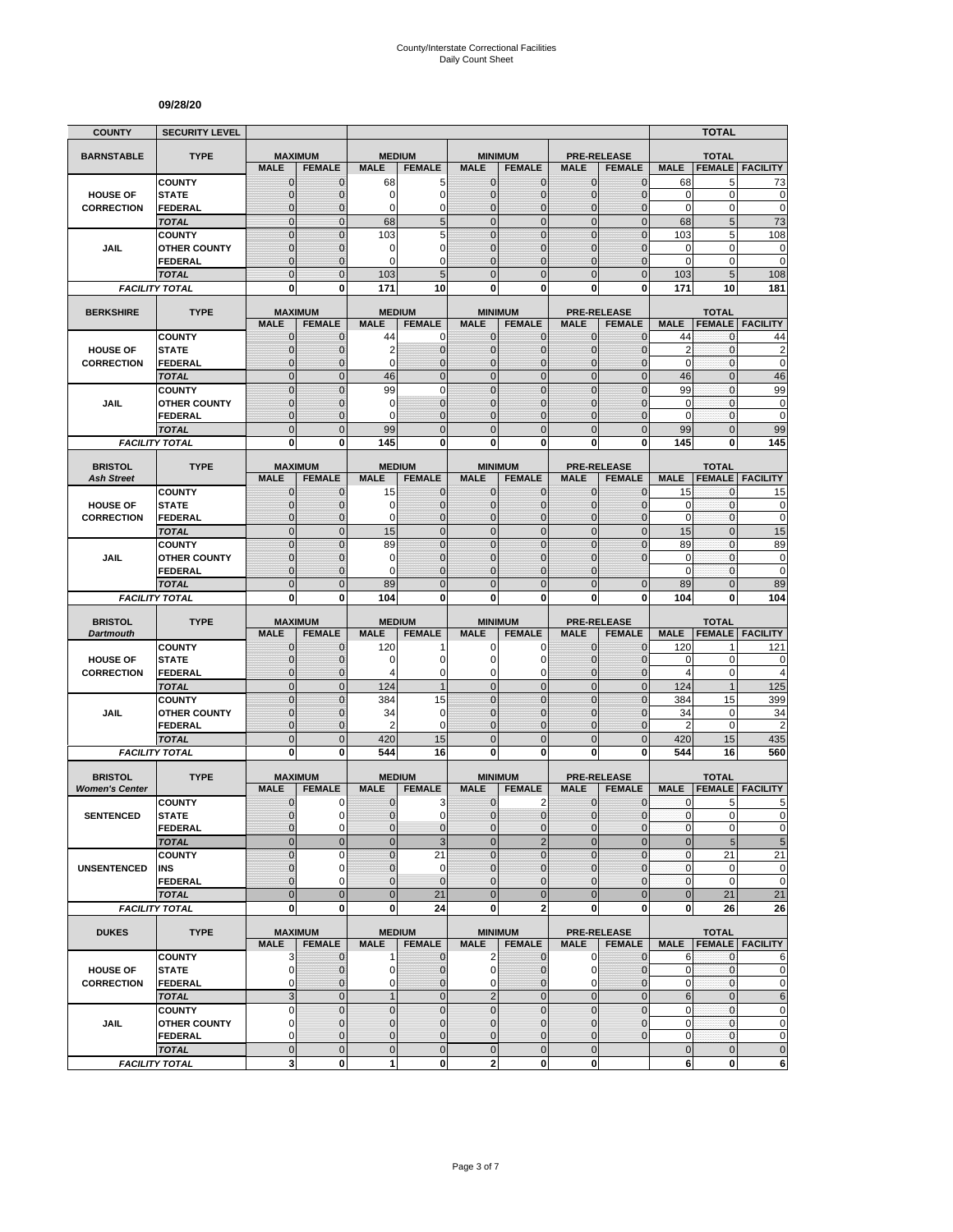# County/Interstate Correctional Facilities Daily Count Sheet

| <b>ESSEX</b>           | <b>TYPE</b>                           |                               | <b>MAXIMUM</b>                  | <b>MEDIUM</b>               |                                | <b>MINIMUM</b>               |                                 |                                   | <b>PRE-RELEASE</b>                  |                            | <b>TOTAL</b>                    |                          |
|------------------------|---------------------------------------|-------------------------------|---------------------------------|-----------------------------|--------------------------------|------------------------------|---------------------------------|-----------------------------------|-------------------------------------|----------------------------|---------------------------------|--------------------------|
| <b>Middleton</b>       |                                       | <b>MALE</b>                   | <b>FEMALE</b>                   | <b>MALE</b>                 | <b>FEMALE</b>                  | <b>MALE</b>                  | <b>FEMALE</b>                   | MALE                              | <b>FEMALE</b>                       | <b>MALE</b>                | <b>FEMALE</b>                   | <b>FACILITY</b>          |
|                        | <b>COUNTY</b>                         | 0                             | 0                               | 206                         | 0                              | $\mathbf 0$                  | $\mathbf{0}$                    | $\mathbf{0}$                      | $\Omega$                            | 206                        | 0                               | 206                      |
| <b>HOUSE OF</b>        | <b>STATE</b>                          | 0                             | $\mathbf 0$                     | $\Omega$                    | 0                              | $\mathbf{0}$                 | $\Omega$                        | $\mathbf 0$                       | $\Omega$                            | $\Omega$                   | $\Omega$                        | 0                        |
| <b>CORRECTION</b>      | <b>FEDERAL</b>                        | 0                             | $\mathbf 0$                     | 0                           | 0                              | $\mathbf{0}$                 | $\mathbf 0$                     | $\mathbf{0}$                      | $\mathbf 0$                         | $\mathbf 0$                | $\mathbf{0}$                    | $\mathbf 0$              |
|                        | <b>TOTAL</b><br><b>COUNTY</b>         | $\overline{0}$<br>$\mathbf 0$ | $\overline{0}$<br>$\mathbf 0$   | 206<br>684                  | $\mathbf 0$<br>1               | $\mathbf 0$<br>$\mathbf{0}$  | $\overline{0}$<br>$\Omega$      | $\mathbf 0$<br>$\mathbf 0$        | $\overline{0}$<br>$\Omega$          | 206<br>684                 | $\mathbf{0}$<br>1               | 206<br>685               |
| JAIL                   | <b>OTHER COUNTY</b>                   | $\mathbf 0$                   | $\overline{0}$                  | 0                           | 0                              | $\mathbf{0}$                 | $\mathbf{0}$                    | $\mathbf 0$                       | ſ                                   | 0                          | 0                               | 0                        |
|                        | <b>FEDERAL</b>                        | $\mathbf{0}$                  |                                 | $\Omega$                    | $\Omega$                       | $\mathbf{0}$                 | $\Omega$                        | $\mathbf{0}$                      | 0                                   | $\Omega$                   | $\mathbf 0$                     | 0                        |
|                        | <b>TOTAL</b>                          | $\overline{0}$                | $\mathbf 0$                     | 684                         |                                | $\Omega$                     | $\Omega$                        | $\overline{0}$                    | $\Omega$                            | 684                        |                                 | 685                      |
|                        | <b>FACILITY TOTAL</b>                 | 0                             | 0                               | 890                         |                                | $\bf{0}$                     | 0                               | 0                                 | 0                                   | 890                        |                                 | 891                      |
|                        |                                       |                               |                                 |                             |                                |                              |                                 |                                   |                                     |                            |                                 |                          |
| <b>ESSEX</b><br>W.I.T. | <b>TYPE</b>                           | <b>MALE</b>                   | <b>MAXIMUM</b><br><b>FEMALE</b> | <b>MALE</b>                 | <b>MEDIUM</b><br><b>FEMALE</b> | <b>MALE</b>                  | <b>MINIMUM</b><br><b>FEMALE</b> | <b>MALE</b>                       | <b>PRE-RELEASE</b><br><b>FEMALE</b> | <b>MALE</b>                | <b>TOTAL</b><br><b>FEMALE</b>   | <b>FACILITY</b>          |
|                        | <b>COUNTY</b>                         | $\mathbf{0}$                  | 0                               | $\mathbf 0$                 | 0                              | $\mathbf 0$                  | $\mathbf{0}$                    | 0                                 | 11                                  | 0                          | 11                              | 11                       |
| <b>SENTENCED</b>       | <b>STATE</b>                          | 0                             | $\mathbf 0$                     | $\mathbf{0}$                | $\overline{0}$                 | $\mathbf{0}$                 | $\mathbf{0}$                    | $\mathbf{0}$                      | $\Omega$                            | $\mathbf 0$                | $\mathbf 0$                     | 0                        |
|                        | <b>FEDERAL</b>                        | $\mathbf 0$                   | $\mathbf 0$                     | $\mathbf{0}$                | 0                              | $\mathbf{0}$                 | 0                               | $\mathbf 0$                       | 0                                   | $\mathbf{0}$               | $\Omega$                        | $\mathbf 0$              |
|                        | <b>TOTAL</b>                          | $\overline{0}$                | $\overline{0}$                  | $\mathbf 0$                 | $\overline{0}$                 | $\mathbf{0}$                 | $\overline{0}$                  | $\overline{0}$                    | 11                                  | $\mathbf{0}$               | 11                              | 11                       |
|                        | <b>FACILITY TOTAL</b>                 | 0                             | 0                               | $\bf{0}$                    | O                              | $\bf{0}$                     | 0                               | 0                                 | 11                                  | $\bf{0}$                   | 11                              | 11                       |
|                        |                                       |                               |                                 |                             |                                |                              |                                 |                                   |                                     |                            |                                 |                          |
| <b>ESSEX</b><br>LCAC   | <b>TYPE</b>                           | <b>MALE</b>                   | <b>MAXIMUM</b><br><b>FEMALE</b> | <b>MALE</b>                 | <b>MEDIUM</b><br><b>FEMALE</b> | <b>MALE</b>                  | <b>MINIMUM</b><br><b>FEMALE</b> | <b>MALE</b>                       | <b>PRE-RELEASE</b><br><b>FEMALE</b> | <b>MALE</b>                | <b>TOTAL</b>                    | <b>FEMALE   FACILITY</b> |
|                        | <b>COUNTY</b>                         | 0                             | 0                               | $\mathbf{0}$                | 0                              | 0                            | $\mathbf{0}$                    | 72                                | $\Omega$                            | 72                         | $\Omega$                        | 72                       |
| <b>HOUSE OF</b>        | <b>STATE</b>                          | 0                             | $\overline{0}$                  | $\mathbf 0$                 | 0                              | $\mathbf 0$                  | $\Omega$                        | 1                                 | $\Omega$                            | 1                          | $\mathbf 0$                     |                          |
| <b>CORRECTION</b>      | FEDERAL                               | 0                             | 0                               | $\mathbf{0}$                | 0                              | 0                            | $\Omega$                        | 0                                 | $\mathbf 0$                         | $\mathbf 0$                | $\mathbf 0$                     | $\mathbf 0$              |
|                        | <b>TOTAL</b>                          | $\Omega$                      | $\overline{0}$                  | $\mathbf 0$                 | $\overline{0}$                 | $\mathbf{0}$                 | $\Omega$                        | 73                                | $\Omega$                            | 73                         | $\Omega$                        | 73                       |
|                        | <b>FACILITY TOTAL</b>                 | 0                             | 0                               | 0                           | 0                              | $\bf{0}$                     | 0                               | 73                                | $\bf{0}$                            | 73                         | 0                               | 73                       |
|                        |                                       |                               |                                 |                             |                                |                              |                                 |                                   |                                     |                            |                                 |                          |
| <b>FRANKLIN</b>        | <b>TYPE</b>                           |                               | <b>MAXIMUM</b><br><b>FEMALE</b> | <b>MALE</b>                 | <b>MEDIUM</b><br><b>FEMALE</b> | <b>MALE</b>                  | <b>MINIMUM</b><br><b>FEMALE</b> | <b>PRE-RELEASE</b><br><b>MALE</b> | <b>FEMALE</b>                       | <b>MALE</b>                | <b>TOTAL</b>                    |                          |
|                        | <b>COUNTY</b>                         | <b>MALE</b><br>$\mathbf{0}$   | 0                               | 42                          | 4                              | $\mathbf{0}$                 | 0                               | 0                                 | $\Omega$                            | 42                         | <b>FEMALE</b><br>$\overline{4}$ | <b>FACILITY</b><br>46    |
| <b>HOUSE OF</b>        | <b>OTHER - VT</b>                     | 0                             | $\overline{0}$                  | 0                           | 0                              | $\mathbf{0}$                 | 0                               | $\mathbf 0$                       | $\Omega$                            | $\mathbf 0$                | $\mathbf 0$                     | $\mathbf 0$              |
| <b>CORRECTION</b>      | <b>STATE</b>                          | $\Omega$                      | $\mathbf 0$                     |                             | 0                              | 3                            | 2                               | 2                                 | $\sqrt{ }$                          | 9                          | $\overline{2}$                  | 11                       |
|                        | FEDERAL                               | $\mathbf{0}$                  | $\overline{0}$                  | $\mathbf 0$                 | 0                              | $\mathbf{0}$                 | $\mathbf{0}$                    | 0                                 | $\overline{0}$                      | $\mathbf 0$                | $\mathbf 0$                     | $\mathbf 0$              |
|                        | <b>TOTAL</b>                          | $\overline{0}$                | $\mathbf{0}$                    | 46                          | $\overline{4}$                 | 3                            | $\overline{2}$                  | $\overline{2}$                    | $\overline{0}$                      | 51                         | 6                               | 57                       |
|                        | <b>COUNTY</b>                         | $\Omega$                      | $\overline{0}$                  | 52                          | 8                              | $\Omega$                     | $\Omega$                        | $\mathbf 0$                       | $\Omega$                            | 52                         | 8                               | 60                       |
| JAIL                   | <b>OTHER COUNTY</b>                   | 0                             | $\overline{0}$                  | 21                          | 0                              | $\mathbf 0$                  | $\Omega$                        | $\mathbf 0$                       | $\sqrt{ }$                          | 21                         | $\mathbf 0$                     | 21                       |
|                        | <b>FEDERAL</b>                        | 0<br>$\mathbf{0}$             | 0<br>$\overline{0}$             | 3                           | 0<br>8                         | $\mathbf{0}$<br>$\mathbf{0}$ | $\mathbf 0$<br>$\Omega$         | 0<br>$\overline{0}$               | $\Omega$<br>$\Omega$                | 3<br>76                    | $\mathbf 0$<br>8                | 3<br>84                  |
|                        | <b>TOTAL</b><br><b>FACILITY TOTAL</b> | 0                             | 0                               | 76<br>122                   | 12                             | 3                            | $\overline{2}$                  | $\overline{2}$                    | 0                                   | 127                        | 14                              | 141                      |
|                        |                                       |                               |                                 |                             |                                |                              |                                 |                                   |                                     |                            |                                 |                          |
| <b>HAMPDEN</b>         | <b>TYPE</b>                           |                               | <b>MAXIMUM</b>                  | <b>MEDIUM</b>               |                                | <b>MINIMUM</b>               |                                 |                                   | <b>PRE-RELEASE</b>                  |                            | <b>TOTAL</b>                    |                          |
| <b>HOC/JAIL</b>        |                                       | <b>MALE</b>                   | <b>FEMALE</b>                   | <b>MALE</b>                 | <b>FEMALE</b>                  | <b>MALE</b>                  | <b>FEMALE</b>                   | <b>MALE</b>                       | <b>FEMALE</b>                       | <b>MALE</b>                | <b>FEMALE</b>                   | <b>FACILITY</b>          |
|                        | <b>COUNTY</b>                         | 0                             | 0                               | 97                          | 0                              | 16                           | 0                               | 0                                 | $\mathbf 0$                         | 113                        | $\mathbf{0}$                    | 113                      |
| <b>HOUSE OF</b>        | <b>STATE</b>                          | 0                             | $\overline{0}$                  | 19                          | 0                              | 20                           | $\Omega$                        | 1<br>1                            | $\Omega$<br>0                       | 40<br>1                    | $\Omega$<br>$\mathbf{0}$        | 40<br>1                  |
| <b>CORRECTION</b>      | <b>STATE - ELMO</b><br><b>FEDERAL</b> | $\mathbf{0}$                  | $\mathbf 0$                     | $\Omega$                    | 0                              | 0                            | $\mathbf{0}$                    | 0                                 | 0                                   | $\Omega$                   | $\Omega$                        | 0                        |
|                        | <b>TOTAL</b>                          | $\overline{0}$                | $\overline{0}$                  | 116                         | $\overline{0}$                 | 36                           | $\overline{0}$                  | $\overline{2}$                    | $\Omega$                            | 154                        | $\Omega$                        | 154                      |
|                        | <b>COUNTY</b>                         | $\overline{0}$                | $\overline{0}$                  | 448                         | 0                              | $\mathbf 0$                  | $\overline{0}$                  | $\overline{0}$                    | $\overline{0}$                      | 448                        | $\mathbf{0}$                    | 448                      |
| <b>JAIL</b>            | <b>OTHER COUNTY</b>                   | 0                             | $\mathbf 0$                     | 0                           | 0                              | $\mathbf{0}$                 | $\Omega$                        | $\mathbf 0$                       | $\Omega$                            | $\mathbf 0$                | $\mathbf 0$                     | 0                        |
|                        | <b>FEDERAL</b>                        | $\Omega$                      | $\mathbf 0$                     | 11                          | $\Omega$                       | 1                            | $\Omega$                        | $\mathbf 0$                       | $\Omega$                            | 12                         | $\Omega$                        | 12                       |
|                        | <b>TOTAL</b>                          | $\overline{0}$                | $\overline{0}$                  | 459                         | $\Omega$                       |                              | $\overline{0}$                  | $\overline{0}$                    | $\Omega$                            | 460                        | $\Omega$                        | 460                      |
|                        | <b>FACILITY TOTAL</b>                 | $\mathbf{0}$                  | $\boldsymbol{0}$                | 575                         | 0                              | 37                           | 0                               | 2                                 | 0                                   | 614                        | $\mathbf{0}$                    | 614                      |
| <b>HAMPDEN</b>         | <b>TYPE</b>                           |                               | <b>MAXIMUM</b>                  |                             | <b>MEDIUM</b>                  |                              | <b>MINIMUM</b>                  |                                   | <b>PRE-RELEASE</b>                  |                            | <b>TOTAL</b>                    |                          |
| <b>WMCAC</b>           |                                       | <b>MALE</b>                   | <b>FEMALE</b>                   | <b>MALE</b>                 | <b>FEMALE</b>                  | <b>MALE</b>                  | <b>FEMALE</b>                   | <b>MALE</b>                       | <b>FEMALE</b>                       | <b>MALE</b>                |                                 | <b>FEMALE   FACILITY</b> |
|                        | <b>COUNTY</b>                         | $\mathbf 0$                   | $\mathbf{0}$                    | $\mathbf 0$                 | 0                              | 30                           | 0                               | $\mathbf 0$                       | $\mathbf 0$                         | 30                         | 0                               | 30                       |
| <b>HOUSE OF</b>        | <b>STATE</b>                          | $\mathbf{0}$                  | $\mathbf{0}$                    | $\overline{0}$              | 0                              | $\pmb{0}$                    | 0                               | $\mathbf{0}$                      | 0                                   | $\mathbf 0$                | $\mathbf 0$                     | 0                        |
| <b>CORRECTION</b>      | <b>FEDERAL</b>                        | $\mathbf{0}$                  | 0                               | $\overline{0}$              | 0                              | $\mathbf 0$                  | $\Omega$                        | $\mathbf{0}$                      | 0                                   | $\mathbf 0$                | $\mathbf 0$                     | $\mathbf 0$              |
|                        | <b>TOTAL</b>                          | $\mathbf 0$                   | $\overline{0}$                  | $\overline{0}$              | $\overline{0}$                 | 30                           | $\overline{0}$                  | $\mathbf 0$                       | $\mathbf 0$                         | 30                         | $\mathbf{0}$                    | 30                       |
|                        | <b>FACILITY TOTAL</b>                 | $\bf{0}$                      | 0                               | $\mathbf{0}$                | 0                              | 30                           | 0                               | 0                                 | $\bf{0}$                            | 30                         | 0                               | 30                       |
| <b>HAMPDEN</b>         | <b>TYPE</b>                           |                               | <b>MAXIMUM</b>                  |                             | <b>MEDIUM</b>                  |                              | <b>MINIMUM</b>                  |                                   | <b>PRE-RELEASE</b>                  |                            |                                 |                          |
| <b>Women's Center</b>  |                                       | <b>MALE</b>                   | <b>FEMALE</b>                   | <b>MALE</b>                 | <b>FEMALE</b>                  | <b>MALE</b>                  | <b>FEMALE</b>                   | <b>MALE</b>                       | <b>FEMALE</b>                       | <b>MALE</b>                | <b>TOTAL</b>                    | <b>FEMALE</b> FACILITY   |
|                        | <b>COUNTY</b>                         | 0                             | 0                               | $\mathbf 0$                 | 18                             | $\mathbf 0$                  | 7                               | 0                                 | 0                                   | 0                          | 25                              | 25                       |
| <b>HOUSE OF</b>        | <b>STATE</b>                          | $\mathbf{0}$                  | $\mathbf 0$                     | $\mathbf{0}$                | 3                              | $\mathbf{0}$                 | 3                               | $\mathbf 0$                       | 1                                   | $\mathbf 0$                | $\overline{7}$                  | $\overline{7}$           |
| <b>CORRECTION</b>      | <b>FEDERAL</b>                        | 0                             | 0                               | 0                           | 0                              | $\mathbf{0}$                 | 0                               | $\mathbf{0}$                      | 0                                   | $\overline{0}$             | $\mathbf 0$                     | $\mathbf 0$              |
|                        | <b>TOTAL</b>                          | 0                             | $\mathbf 0$                     | $\overline{0}$              | 21                             | $\mathbf{0}$                 | 10                              | $\mathbf{0}$                      |                                     | $\mathbf{0}$               | 32                              | 32                       |
|                        | <b>COUNTY</b>                         | $\overline{0}$                | $\mathbf 0$                     | $\mathbf{0}$                | 62                             | $\mathbf{0}$                 | $\mathbf 0$                     | $\overline{0}$                    | $\overline{0}$                      | $\mathbf{0}$               | 62                              | 62                       |
| <b>JAIL</b>            | <b>OTHER COUNTY</b>                   | 0<br>$\overline{0}$           | $\mathbf 0$<br>$\mathbf 0$      | $\mathbf 0$<br>$\mathbf{0}$ | 0<br>0                         | $\mathbf 0$<br>$\mathbf 0$   | $\mathbf{0}$<br>$\mathbf{0}$    | 0<br>$\mathbf 0$                  | $\Omega$<br>$\overline{0}$          | $\mathbf 0$<br>$\mathbf 0$ | $\mathbf 0$<br>$\mathbf 0$      | 0<br>$\mathbf 0$         |
|                        | <b>FEDERAL</b><br><b>TOTAL</b>        | $\mathbf 0$                   | $\mathbf 0$                     | $\overline{0}$              | 62                             | $\overline{0}$               | $\mathbf 0$                     | $\mathbf{0}$                      | $\mathbf 0$                         | $\mathbf{0}$               | 62                              | 62                       |
|                        | <b>FACILITY TOTAL</b>                 | $\pmb{0}$                     | $\mathbf 0$                     | $\mathbf{O}$                | 83                             | $\mathbf{0}$                 | 10                              | $\mathbf 0$                       | 1                                   | $\overline{0}$             | 94                              | 94                       |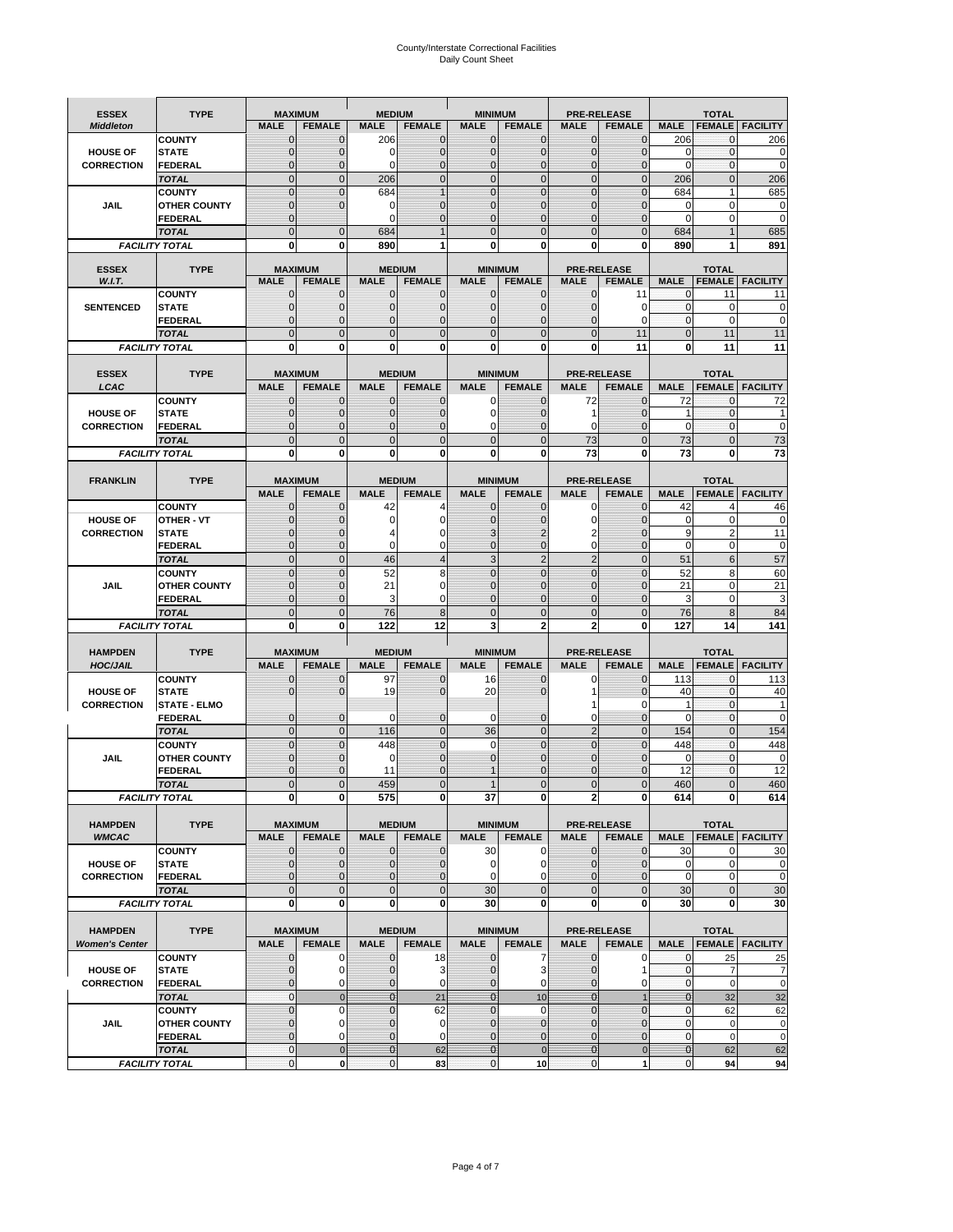| <b>HAMPSHIRE</b>                  | <b>TYPE</b>                           | <b>MAXIMUM</b>                |                             |                            | <b>MEDIUM</b>                  |                              | <b>MINIMUM</b>                  |                             | <b>PRE-RELEASE</b>                  |                           | <b>TOTAL</b>                  |                          |
|-----------------------------------|---------------------------------------|-------------------------------|-----------------------------|----------------------------|--------------------------------|------------------------------|---------------------------------|-----------------------------|-------------------------------------|---------------------------|-------------------------------|--------------------------|
|                                   |                                       | <b>MALE</b>                   | <b>FEMALE</b>               | <b>MALE</b>                | <b>FEMALE</b>                  | <b>MALE</b>                  | <b>FEMALE</b>                   | <b>MALE</b>                 | <b>FEMALE</b>                       | <b>MALE</b>               | <b>FEMALE</b>                 | <b>FACILITY</b>          |
|                                   | <b>COUNTY</b>                         | $\Omega$                      | $\mathbf 0$                 | 29                         | $\mathbf 0$                    | 5                            | $\mathbf{0}$                    | $\overline{2}$              | $\mathbf 0$                         | 36                        | $\mathbf{0}$                  | 36                       |
| <b>HOUSE OF</b>                   | <b>STATE</b>                          |                               | $\mathbf{0}$                | 2                          | $\mathbf{0}$                   | $\mathbf 0$                  | $\overline{0}$                  | 5                           | $\overline{0}$                      | 7                         | $\mathbf 0$                   | 7                        |
| <b>CORRECTION</b>                 | <b>FEDERAL</b>                        | $\mathbf 0$                   | 0                           | 0                          | $\mathbf 0$                    | 0                            | $\mathbf{0}$                    | 0                           | 0                                   | $\pmb{0}$                 | $\bf{0}$                      | $\mathbf 0$              |
|                                   | <b>TOTAL</b>                          | $\mathbf{0}$                  | $\overline{0}$              | 31                         | $\mathbf{0}$                   | 5                            | $\mathbf 0$                     | $\overline{7}$              |                                     | 43                        | $\mathbf{0}$                  | 43                       |
|                                   | <b>COUNTY</b>                         | $\mathbf 0$                   | $\mathbf 0$                 | 80                         | $\mathbf 0$                    | $\overline{0}$               | $\overline{0}$                  | $\mathbf 0$                 | $\overline{0}$                      | 80                        | $\bf{0}$                      | 80                       |
| <b>JAIL</b>                       | <b>OTHER COUNTY</b>                   | $\Omega$                      | $\mathbf{0}$                | $\overline{0}$             | $\mathbf 0$                    | $\mathbf{0}$                 | $\mathbf{0}$                    | 0                           | $\overline{0}$                      | 0                         | 0                             | 0                        |
|                                   | <b>FEDERAL</b>                        | $\mathbf{0}$                  | $\mathbf 0$                 | 3                          | $\mathbf 0$                    | $\overline{0}$               | $\mathbf{0}$                    | $\overline{0}$              | $\overline{0}$                      | 3                         | $\mathbf{0}$                  | 3                        |
|                                   | <b>TOTAL</b>                          | $\mathbf{0}$                  | $\mathbf 0$                 | 83                         | $\mathbf 0$                    | $\mathbf 0$                  | $\mathbf{0}$                    | $\mathbf 0$                 |                                     | 83                        | $\mathbf 0$                   | 83                       |
| <b>FACILITY TOTAL</b>             |                                       | 0                             | 0                           | 114                        | 0                              | 5                            | 0                               | 7                           |                                     | 126                       | 0                             | 126                      |
|                                   |                                       |                               |                             |                            |                                |                              |                                 |                             |                                     |                           |                               |                          |
| <b>MIDDLESEX</b>                  | <b>TYPE</b>                           | <b>MAXIMUM</b>                |                             | <b>MEDIUM</b>              |                                |                              | <b>MINIMUM</b>                  |                             | <b>PRE-RELEASE</b>                  |                           | <b>TOTAL</b>                  |                          |
| E. Cambridge                      |                                       | <b>MALE</b>                   | <b>FEMALE</b>               | <b>MALE</b>                | <b>FEMALE</b>                  | <b>MALE</b>                  | <b>FEMALE</b>                   | <b>MALE</b>                 | <b>FEMALE</b>                       | <b>MALE</b>               | <b>FEMALE</b>                 | <b>FACILITY</b>          |
|                                   | <b>COUNTY</b>                         | $\mathbf 0$                   | 0                           | $\Omega$                   | $\mathbf 0$                    | 0                            | $\mathbf{0}$                    | 0                           | 0                                   | 0                         | 0                             | 0                        |
| <b>HOUSE OF</b>                   | <b>STATE</b>                          | $\pmb{0}$<br>$\mathbf{0}$     | $\mathbf{0}$<br>$\mathbf 0$ | $\mathbf 0$<br>$\mathbf 0$ | $\mathbf 0$<br>$\mathbf 0$     | $\mathbf 0$<br>$\mathbf 0$   | $\mathbf 0$<br>$\mathbf{0}$     | 0                           | $\mathbf 0$<br>$\mathbf 0$          | $\pmb{0}$<br>$\mathbf{0}$ | $\mathbf 0$                   | 0<br>$\mathbf 0$         |
| <b>CORRECTION</b>                 | <b>FEDERAL</b>                        |                               |                             |                            |                                |                              |                                 | $\mathbf 0$                 |                                     |                           | $\mathbf 0$                   |                          |
|                                   | <b>TOTAL</b>                          | $\mathbf{0}$                  | $\mathbf 0$                 | $\overline{0}$             | $\mathbf{0}$                   | $\mathbf 0$                  | $\mathbf{0}$                    | $\mathbf{0}$                | $\mathbf 0$                         | $\pmb{0}$                 | $\mathbf 0$                   | $\mathbf 0$              |
|                                   | <b>COUNTY</b>                         | $\mathbf{0}$                  | $\mathbf{0}$                | $\mathbf 0$<br>$\mathbf 0$ | $\mathbf{0}$                   | $\mathbf{0}$<br>$\mathbf{0}$ | $\mathbf{0}$<br>$\mathbf{0}$    | $\mathbf 0$<br>$\mathbf{0}$ | $\mathbf{0}$                        | $\mathbf{0}$              | $\mathbf{0}$                  | 0                        |
| JAIL                              | <b>OTHER COUNTY</b>                   | $\mathbf 0$<br>$\mathbf{0}$   | $\mathbf{0}$<br>$\mathbf 0$ | $\mathbf 0$                | 0<br>$\mathbf{0}$              | $\mathbf{0}$                 | $\mathbf 0$                     | $\mathbf{0}$                | 0<br>$\mathbf 0$                    | $\pmb{0}$<br>$\mathbf{0}$ | 0<br>$\mathbf 0$              | 0<br>0                   |
|                                   | <b>FEDERAL</b>                        |                               | $\overline{0}$              |                            |                                |                              |                                 |                             |                                     |                           |                               |                          |
|                                   | <b>TOTAL</b>                          | $\overline{0}$                |                             | $\overline{0}$             | $\mathbf 0$                    | $\overline{0}$               | $\mathbf 0$                     | $\overline{0}$              | $\overline{0}$                      | $\pmb{0}$                 | $\overline{0}$                | $\overline{0}$           |
|                                   | <b>FACILITY TOTAL</b>                 | 0                             | 0                           | $\bf{0}$                   | 0                              | 0                            | 0                               | 0                           | 0                                   | 0                         | 0                             | 0                        |
| <b>MIDDLESEX</b>                  | <b>TYPE</b>                           | <b>MAXIMUM</b>                |                             |                            | <b>MEDIUM</b>                  |                              | <b>MINIMUM</b>                  |                             | <b>PRE-RELEASE</b>                  |                           | <b>TOTAL</b>                  |                          |
| <b>Billerica</b>                  |                                       | <b>MALE</b>                   | <b>FEMALE</b>               | <b>MALE</b>                | <b>FEMALE</b>                  | <b>MALE</b>                  | <b>FEMALE</b>                   | <b>MALE</b>                 | <b>FEMALE</b>                       | <b>MALE</b>               | <b>FEMALE</b>                 | <b>FACILITY</b>          |
|                                   | <b>COUNTY</b>                         | 0                             | $\mathbf{0}$                | 128                        | 0                              | 13                           | 0                               | 26                          | $\mathbf{0}$                        | 167                       | 0                             | 167                      |
| <b>HOUSE OF</b>                   | <b>STATE</b>                          | O                             | $\overline{0}$              | C                          | $\mathbf 0$                    | 0                            | $\mathbf 0$                     | 0                           | $\overline{0}$                      | 0                         | $\mathbf 0$                   | 0                        |
| <b>CORRECTION</b>                 | <b>FEDERAL</b>                        | $\Omega$                      | 0                           | $\epsilon$                 | $\mathbf 0$                    | 0                            | $\mathbf{0}$                    | 0                           | $\mathbf 0$                         | 0                         | $\mathbf 0$                   | 0                        |
|                                   | <b>TOTAL</b>                          | $\mathbf{0}$                  | $\mathbf 0$                 | 128                        | $\mathbf 0$                    | 13                           | $\mathbf 0$                     | 26                          | $\overline{0}$                      | 167                       | $\mathbf{0}$                  | 167                      |
|                                   | <b>COUNTY</b>                         | $\Omega$                      | $\mathbf 0$                 | 409                        | $\mathbf{0}$                   | $\overline{0}$               | $\Omega$                        | $\overline{0}$              | $\Omega$                            | 409                       | $\mathbf{0}$                  | 409                      |
| JAIL                              | <b>OTHER COUNTY</b>                   | 0                             | $\mathbf{0}$                | 0                          | $\mathbf{0}$                   | $\mathbf{0}$                 | $\mathbf{0}$                    | 0                           | $\overline{0}$                      | 0                         | 0                             | 0                        |
|                                   | <b>FEDERAL</b>                        | 0                             | 0                           | $\epsilon$                 | $\mathbf{0}$                   | $\overline{0}$               | $\mathbf{0}$                    | 0                           | $\overline{0}$                      | $\Omega$                  | $\mathbf 0$                   | 0                        |
|                                   | <b>TOTAL</b>                          | $\Omega$                      | $\overline{0}$              | 409                        | $\mathbf{0}$                   | $\overline{0}$               | $\mathbf 0$                     | $\overline{0}$              | $\overline{0}$                      | 409                       | $\overline{0}$                | 409                      |
|                                   | <b>FACILITY TOTAL</b>                 |                               | 0                           | 537                        | 0                              | 13                           | 0                               | 26                          | 0                                   | 576                       | 0                             | 576                      |
|                                   |                                       |                               |                             |                            |                                |                              |                                 |                             |                                     |                           |                               |                          |
|                                   |                                       |                               |                             |                            |                                |                              |                                 |                             |                                     |                           |                               |                          |
|                                   |                                       |                               |                             |                            |                                |                              |                                 |                             |                                     |                           |                               |                          |
| <b>NORFOLK</b><br>Dedham / RT 128 | <b>TYPE</b>                           | <b>MAXIMUM</b><br><b>MALE</b> |                             | <b>MALE</b>                | <b>MEDIUM</b><br><b>FEMALE</b> | <b>MALE</b>                  | <b>MINIMUM</b><br><b>FEMALE</b> | <b>MALE</b>                 | <b>PRE-RELEASE</b><br><b>FEMALE</b> | <b>MALE</b>               | <b>TOTAL</b><br><b>FEMALE</b> | <b>FACILITY</b>          |
|                                   | <b>COUNTY</b>                         | $\mathbf{0}$                  | <b>FEMALE</b><br>0          | 82                         | 0                              | 0                            | 0                               | 16                          | $\mathbf{0}$                        | 98                        | 0                             | 98                       |
| <b>HOUSE OF</b>                   | <b>STATE</b>                          | $\Omega$                      | $\mathbf 0$                 | $\Omega$                   | $\mathbf{0}$                   | $\mathbf 0$                  | $\mathbf{0}$                    | 0                           | $\overline{0}$                      | 0                         | $\mathbf{0}$                  | 0                        |
| <b>CORRECTION</b>                 | <b>FEDERAL</b>                        | 0                             | $\mathbf{0}$                | 0                          | $\mathbf{0}$                   | 0                            | $\overline{0}$                  | 0                           | $\mathbf 0$                         | $\mathbf 0$               | $\mathbf{0}$                  | $\mathbf 0$              |
|                                   | <b>TOTAL</b>                          | $\overline{0}$                | $\bf 0$                     | 82                         | $\pmb{0}$                      | $\mathbf 0$                  | $\mathbf 0$                     | 16                          | $\mathbf 0$                         | 98                        | $\mathbf 0$                   | 98                       |
|                                   | <b>COUNTY</b>                         | $\Omega$                      | $\mathbf 0$                 | 217                        | $\mathbf{0}$                   | $\overline{0}$               | $\Omega$                        | $\mathbf 0$                 | $\overline{0}$                      | 217                       | $\mathbf{0}$                  | 217                      |
| JAIL                              | INS                                   | $\mathbf{0}$                  | $\mathbf{0}$                | 0                          | $\mathbf{0}$                   | $\mathbf{0}$                 | $\mathbf 0$                     | 0                           | $\overline{0}$                      | 0                         | 0                             | 0                        |
|                                   | FEDERAL                               | $\Omega$                      | $\mathbf{0}$                | 61                         | $\mathbf{0}$                   | $\overline{0}$               | $\mathbf 0$                     | 0                           | $\overline{0}$                      | 61                        | $\mathbf 0$                   | 61                       |
|                                   | <b>TOTAL</b>                          | $\overline{0}$                | $\mathbf 0$                 | 278                        | $\mathbf{0}$                   | $\overline{0}$               | $\overline{0}$                  | $\overline{0}$              | $\overline{0}$                      | 278                       | $\overline{0}$                | 278                      |
|                                   | <b>FACILITY TOTAL</b>                 | 0                             | 0                           | 360                        | 0                              | 0                            | $\bf{0}$                        | 16                          | 0                                   | 376                       | 0                             | 376                      |
|                                   |                                       |                               |                             |                            |                                |                              |                                 |                             |                                     |                           |                               |                          |
| <b>NORFOLK</b>                    | <b>TYPE</b>                           | <b>MAXIMUM</b>                |                             | <b>MEDIUM</b>              |                                |                              | <b>MINIMUM</b>                  |                             | <b>PRE-RELEASE</b>                  |                           | <b>TOTAL</b>                  |                          |
| <b>Braintree</b>                  |                                       | <b>MALE</b>                   | <b>FEMALE</b>               | <b>MALE</b>                | <b>FEMALE</b>                  | <b>MALE</b>                  | <b>FEMALE</b>                   | <b>MALE</b>                 | <b>FEMALE</b>                       | <b>MALE</b>               | <b>FEMALE</b>                 | <b>FACILITY</b>          |
|                                   | <b>COUNTY</b>                         | $\mathbf 0$                   | $\mathbf{0}$                | $\mathbf 0$                | $\mathbf 0$                    | $\mathbf{0}$                 | $\mathbf{0}$                    | 0                           | $\mathbf 0$                         | $\mathbf 0$               | 0                             | 0                        |
| <b>HOUSE OF</b>                   | <b>STATE</b>                          | $\Omega$                      | $\Omega$                    | $\Omega$                   | $\overline{0}$                 | $\mathbf{0}$                 | $\Omega$                        | $\mathbf{0}$                | $\Omega$                            | $\Omega$                  | $\Omega$                      | $\Omega$                 |
| <b>CORRECTION</b>                 | <b>FEDERAL</b>                        | $\mathbf 0$                   | $\mathbf{0}$                | $\mathbf 0$                | $\mathbf 0$                    | $\mathbf 0$                  | $\overline{0}$                  | $\mathbf 0$                 | $\mathbf 0$                         | $\overline{0}$            | $\mathbf 0$                   | $\mathbf 0$              |
|                                   | <b>TOTAL</b>                          | $\mathbf 0$                   | $\mathbf 0$                 | $\overline{0}$             | $\mathbf 0$                    | $\mathbf 0$                  | $\mathbf 0$                     | $\mathbf 0$                 | $\mathbf 0$                         | $\mathbf 0$               | $\pmb{0}$                     | $\mathbf 0$              |
|                                   | <b>FACILITY TOTAL</b>                 | $\mathbf 0$                   | $\bf{0}$                    | 0                          | 0                              | $\mathbf{0}$                 | <sup>0</sup>                    | 0                           | 0                                   | $\mathbf{0}$              | $\mathbf 0$                   | 0                        |
|                                   |                                       |                               |                             |                            |                                |                              |                                 |                             |                                     |                           |                               |                          |
| <b>PLYMOUTH</b>                   | <b>TYPE</b>                           |                               | <b>MAXIMUM</b>              |                            | <b>MEDIUM</b>                  |                              | <b>MINIMUM</b>                  |                             | <b>PRE-RELEASE</b>                  |                           | <b>TOTAL</b>                  |                          |
|                                   |                                       | <b>MALE</b>                   | <b>FEMALE</b>               | <b>MALE</b>                | <b>FEMALE</b>                  | <b>MALE</b>                  | <b>FEMALE</b>                   | <b>MALE</b>                 | <b>FEMALE</b>                       | <b>MALE</b>               |                               | <b>FEMALE</b>   FACILITY |
|                                   | <b>COUNTY</b>                         | $\mathbf 0$                   | $\mathbf{0}$                | 74                         | $\mathbf{0}$                   | 0                            | $\mathbf{0}$                    | $\mathbf 0$                 | 0                                   | 74                        | $\mathbf 0$                   | 74                       |
| <b>HOUSE OF</b>                   | <b>STATE</b>                          | $\mathbf{0}$                  | $\mathbf{0}$                | 24                         | $\mathbf{0}$                   | 0                            | $\mathbf{0}$                    | $\mathbf 0$                 | $\overline{0}$                      | 24                        | $\mathbf 0$                   | 24                       |
| <b>CORRECTION</b>                 | <b>FEDERAL</b>                        | $\Omega$                      | $\mathbf{0}$                | $\mathbf 0$                | $\mathbf 0$                    | $\mathbf 0$                  | $\mathbf{0}$                    | 0                           | $\mathbf 0$                         | $\mathbf 0$               | $\mathbf 0$                   | $\mathbf 0$              |
|                                   | <b>DYS</b>                            | $\mathbf{0}$                  | $\mathbf{0}$                | $\mathbf 0$                | $\mathbf{0}$                   | $\mathbf 0$                  | $\mathbf{0}$                    | 0                           | $\mathbf 0$                         | $\mathbf 0$               | $\Omega$                      | $\mathbf 0$              |
|                                   | <b>TOTAL</b>                          | $\mathbf 0$                   | $\mathbf 0$                 | 98                         | $\mathbf 0$                    | $\overline{0}$               | $\mathbf 0$                     | $\overline{0}$              | $\pmb{0}$                           | 98                        | $\mathbf{0}$                  | 98                       |
|                                   | <b>COUNTY</b>                         | $\overline{0}$                | $\mathbf 0$                 | 202                        | $\pmb{0}$                      | $\mathbf 0$                  | $\overline{0}$                  | $\mathbf 0$                 | $\mathbf 0$                         | 202                       | $\mathbf 0$                   | 202                      |
| <b>JAIL</b>                       | <b>OTHER COUNTY</b>                   | $\mathbf{0}$                  | 0                           | 127                        | $\mathbf 0$                    | $\mathbf 0$                  | $\overline{0}$                  | 0                           | $\mathbf{0}$                        | 127                       | $\mathbf 0$                   | 127                      |
|                                   | <b>FEDERAL</b>                        | $\mathbf 0$                   | $\mathbf{0}$                | 200                        | $\pmb{0}$                      | $\mathbf 0$                  | $\overline{0}$                  | 0                           | $\mathbf 0$                         | 200                       | $\mathbf 0$                   | 200                      |
|                                   | 52A's                                 | $\Omega$                      | $\mathbf{0}$                | $\mathbf 0$                | $\mathbf{0}$                   | $\mathbf 0$                  | $\Omega$                        | 0                           | $\mathbf{0}$                        | $\mathbf 0$               | $\mathbf{0}$                  | $\mathbf 0$              |
|                                   | Non 52A's                             | $\overline{0}$                | $\mathbf{0}$                | $\mathbf 0$                | $\mathbf{0}$                   | $\mathbf{0}$                 | $\mathbf{0}$                    | $\mathbf 0$                 | $\mathbf{0}$                        | $\mathbf 0$               | $\mathbf 0$                   | $\mathbf 0$              |
|                                   | <b>TOTAL</b><br><b>FACILITY TOTAL</b> | $\mathbf 0$<br>$\mathbf 0$    | $\mathbf 0$<br>0            | 529<br>627                 | $\pmb{0}$<br>$\mathbf 0$       | $\mathbf 0$<br>0             | $\mathbf{0}$<br>$\mathbf 0$     | $\mathbf 0$<br>0            | $\mathbf 0$<br>$\mathbf{0}$         | 529<br>627                | $\mathbf 0$<br>$\bf{0}$       | 529<br>627               |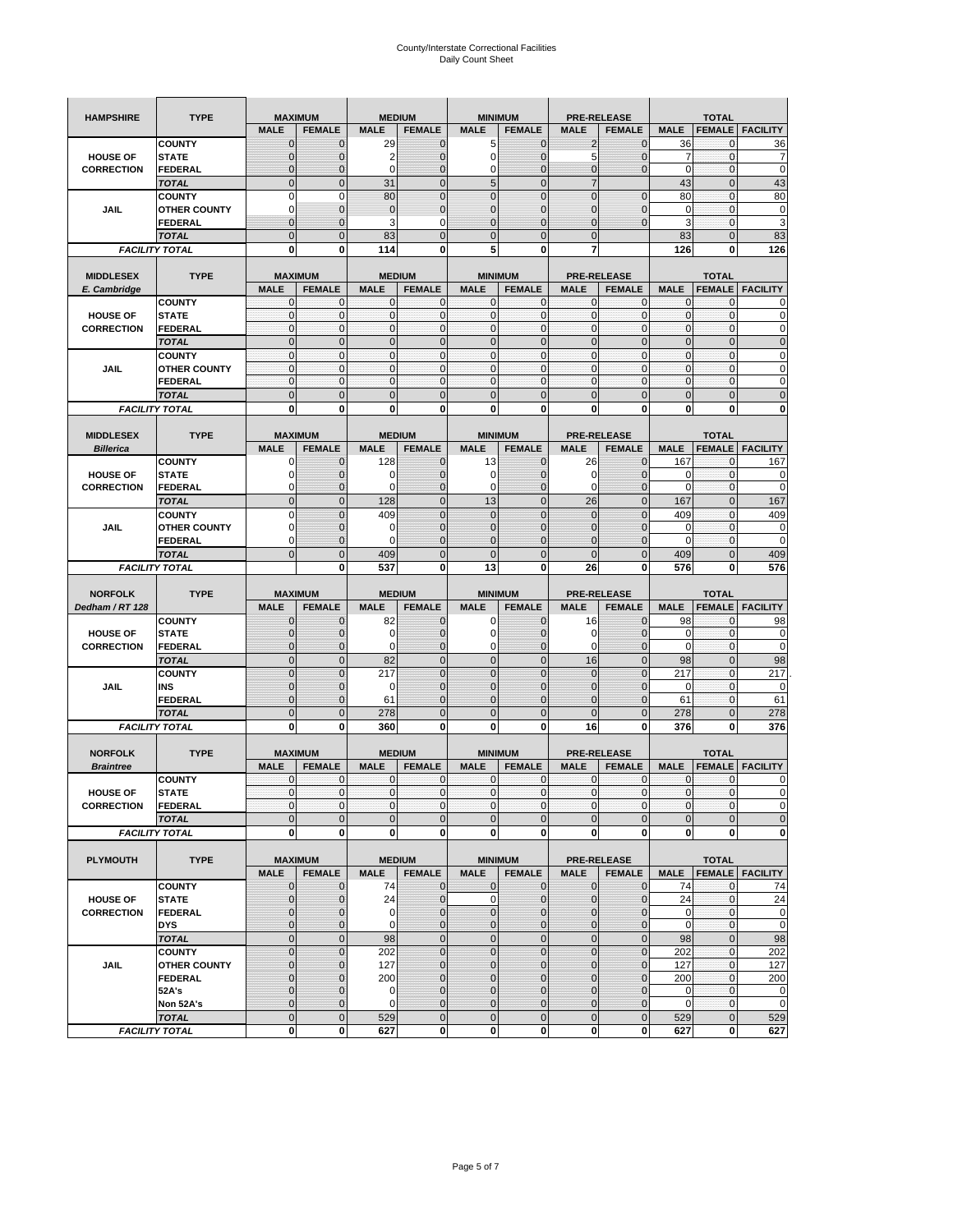# County/Interstate Correctional Facilities Daily Count Sheet

| <b>SUFFOLK</b>        | <b>TYPE</b>           |                              | <b>MAXIMUM</b> | <b>MEDIUM</b> |                |              | <b>MINIMUM</b> |                | <b>PRE-RELEASE</b> |             | <b>TOTAL</b>  |                 |
|-----------------------|-----------------------|------------------------------|----------------|---------------|----------------|--------------|----------------|----------------|--------------------|-------------|---------------|-----------------|
| <b>Nashua Street</b>  |                       | <b>MALE</b>                  | <b>FEMALE</b>  | <b>MALE</b>   | <b>FEMALE</b>  | <b>MALE</b>  | <b>FEMALE</b>  | <b>MALE</b>    | <b>FEMALE</b>      | <b>MALE</b> | <b>FEMALE</b> | <b>FACILITY</b> |
|                       | <b>COUNTY</b>         | $\Omega$                     | $\mathbf{0}$   | 450           | $\Omega$       | $\mathbf{0}$ | $\Omega$       | $\Omega$       | $\Omega$           | 450         | $\Omega$      | 450             |
| <b>JAIL</b>           | <b>OTHER COUNTY</b>   | $\Omega$                     | 0              | $\Omega$      | 0              | $\mathbf{0}$ | $\Omega$       | $\Omega$       | $\Omega$           | $\Omega$    | $\Omega$      | $\mathbf 0$     |
|                       | <b>FEDERAL</b>        | $\Omega$                     | $\Omega$       | 0             | $\Omega$       | $\mathbf{0}$ | $\Omega$       | $\Omega$       | $\Omega$           | $\Omega$    | $\Omega$      | $\Omega$        |
|                       | <b>TOTAL</b>          | $\Omega$                     | $\mathbf 0$    | 450           | $\overline{0}$ | $\mathbf{0}$ | $\mathbf 0$    | $\mathbf{0}$   | $\Omega$           | 450         | $\Omega$      | 450             |
|                       | <b>FACILITY TOTAL</b> | 0                            | 0              | 450           | $\bf{0}$       | $\mathbf{0}$ | 0              | $\mathbf{0}$   | 0                  | 450         | 0             | 450             |
|                       |                       |                              |                |               |                |              |                |                |                    |             |               |                 |
| <b>SUFFOLK</b>        | <b>TYPE</b>           | <b>MAXIMUM</b>               |                | <b>MEDIUM</b> |                |              | <b>MINIMUM</b> |                | <b>PRE-RELEASE</b> |             | <b>TOTAL</b>  |                 |
| South Bay             |                       | <b>MALE</b>                  | <b>FEMALE</b>  | <b>MALE</b>   | <b>FEMALE</b>  | <b>MALE</b>  | <b>FEMALE</b>  | <b>MALE</b>    | <b>FEMALE</b>      | <b>MALE</b> | <b>FEMALE</b> | <b>FACILITY</b> |
|                       | <b>COUNTY</b>         | $\Omega$                     | $\mathbf{0}$   | 374           | 174            | $\mathbf{0}$ | $\mathbf{0}$   | 5              |                    | 379         | 175           | 554             |
| <b>HOUSE OF</b>       | <b>STATE</b>          |                              | $\mathbf{0}$   | $\Omega$      | $\Omega$       | $\Omega$     | O              | $\Omega$       | $\Omega$           | $\Omega$    | $\Omega$      | $\Omega$        |
| <b>CORRECTION</b>     | <b>FEDERAL</b>        | $\Omega$                     | $\mathbf{0}$   | $\Omega$      | $\Omega$       | $\mathbf{0}$ | $\mathbf{0}$   | $\Omega$       | 0                  | $\Omega$    | $\Omega$      | $\Omega$        |
|                       | <b>TOTAL</b>          | $\Omega$                     | $\overline{0}$ | 374           | 174            | $\mathbf 0$  | $\mathbf{0}$   | 5              | $\mathbf{1}$       | 379         | 175           | 554             |
|                       | <b>FACILITY TOTAL</b> | 0                            | 0              | 374           | 174            | <sub>0</sub> | $\bf{0}$       | 5              | 1                  | 379         | 175           | 554             |
|                       |                       |                              |                |               |                |              |                |                |                    |             |               |                 |
| <b>WORCESTER</b>      |                       |                              | <b>MAXIMUM</b> | <b>MEDIUM</b> |                |              | <b>MINIMUM</b> |                | <b>PRE-RELEASE</b> |             | <b>TOTAL</b>  |                 |
|                       |                       | <b>MALE</b>                  | <b>FEMALE</b>  | <b>MALE</b>   | <b>FEMALE</b>  | <b>MALE</b>  | <b>FEMALE</b>  | <b>MALE</b>    | <b>FEMALE</b>      | <b>MALE</b> | <b>FEMALE</b> | <b>FACILITY</b> |
|                       | <b>COUNTY</b>         |                              |                |               |                |              |                |                |                    | 171         | $\Omega$      | 171             |
| <b>HOUSE OF</b>       | <b>STATE</b>          |                              |                |               |                |              |                |                |                    | $\Omega$    | 0             | 0               |
| <b>CORRECTION</b>     | <b>FEDERAL</b>        |                              |                |               |                |              |                |                |                    | $\Omega$    | $\Omega$      | $\Omega$        |
|                       | <b>TOTAL</b>          | U                            | $\Omega$       | $\Omega$      | $\mathbf 0$    | $\Omega$     | $\Omega$       | $\Omega$       | $\Omega$           | 171         | $\Omega$      | 171             |
|                       | <b>COUNTY</b>         |                              |                |               |                |              |                |                |                    | 411         | $\Omega$      | 411             |
| <b>JAIL</b>           | <b>OTHER COUNTY</b>   |                              |                |               |                |              |                |                |                    | 0           | 0             | 0               |
|                       | FEDERAL               |                              |                |               |                |              |                |                |                    | $\Omega$    | $\Omega$      | $\Omega$        |
|                       | <b>TOTAL</b>          | $\cap$                       | $\Omega$       | $\Omega$      | $\mathbf{0}$   | $\mathbf{0}$ | $\mathbf{0}$   | $\overline{0}$ | $\Omega$           | 411         | $\Omega$      | 411             |
|                       | <b>FACILITY TOTAL</b> | $\Omega$                     | $\mathbf 0$    | $\Omega$      | 0              | 0            | $\mathbf{0}$   | $\mathbf 0$    | 0                  | 582         | O             | 582             |
|                       |                       |                              |                |               |                |              |                |                |                    |             |               |                 |
| <b>FEDERAL BUREAU</b> |                       | <b>STATE</b>                 |                |               |                |              |                |                |                    |             |               |                 |
| OF PRISONS            | <b>TYPE</b>           | <b>TOTAL</b><br><b>STATE</b> | 11             |               |                |              |                |                |                    |             |               |                 |
| <b>DYS</b>            | <b>TYPE</b>           | <b>TOTAL</b>                 | $\mathbf{1}$   |               |                |              |                |                |                    |             |               |                 |
|                       |                       | <b>STATE</b>                 |                |               |                |              |                |                |                    |             |               |                 |
| <b>INTERSTATES</b>    | <b>TYPE</b>           | <b>TOTAL</b>                 | 78             |               |                |              |                |                |                    |             |               |                 |

\*Data for county facilities is provided by the MA County Sheriffs.